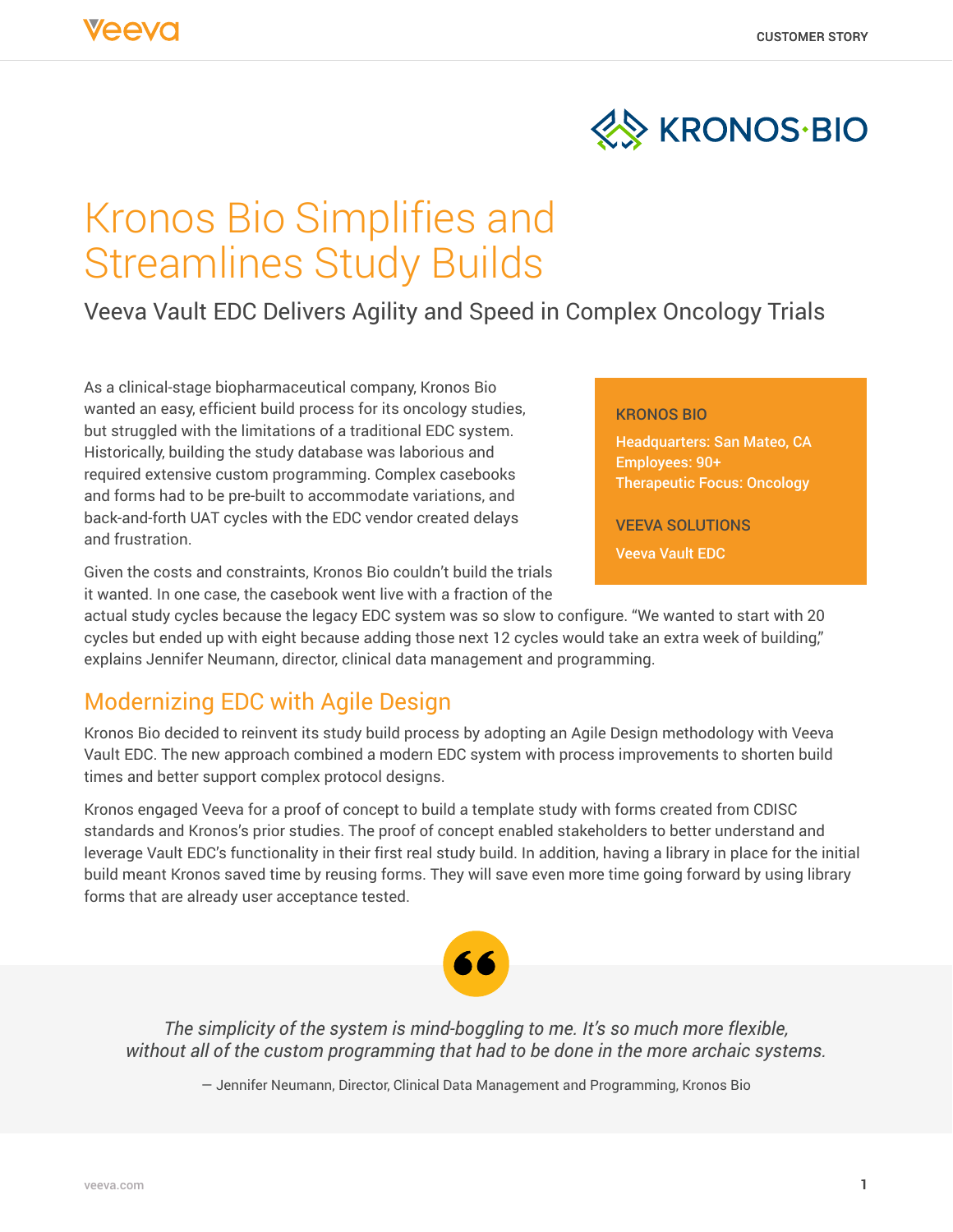### Creating Casebooks Directly from the Protocol

The data management team quickly realized the advantages of Agile Design when partnering with Veeva on the first study build.

Previously, Kronos would produce a detailed specification document for its EDC vendor to build the study database. To write and review the specification could take weeks, even months, of effort.

The new build process did away with the upfront specification. Instead, Veeva study designers configured casebooks directly from the study protocol and forms library, plus the schedule of assessments and a few mockups of study-specific forms. "Building from the protocol and our standards helped things go very fast," Neumann concluded.

#### Simplifying the Build Process for Complex Studies

Vault EDC also eliminated the need to predict, test, and validate every variation in the study. Productized, rulesdriven dynamics automatically added and amended assessments based on the study design and patient journey. These dynamic study elements replaced pre-built cycles, visits, and forms, significantly reducing the setup challenge.

"I love that we were able to use dynamics instead of pre-building every possible permutation," says Neumann. "Having it be so simple was just mind boggling to me. It's so much more flexible, without all the custom programming that had to be done in the more archaic systems."

Neumann also said the benefit was passed on to research sites. "Fields only become visible if they're necessary based on prior answers," she commented. This makes it less confusing for the research sites to complete the forms without making mistakes.

### Real-Time EDC Updates in Online Reviews

During the build process, Kronos met virtually with Veeva to ensure that the EDC was capturing the right data and running the appropriate checks. The team walked through the EDC screens, guided by a differential report that identified changes made since the last review. Discussing and making database updates in real-time streamlined the feedback process.

"The design review meetings were a really great experience," says Neumann. "A lot of times the updates could be made while we were on the call, and we could see the changes right away. With the old EDC system, updates took so long to make it was easy to forget what was requested, and why."

### Major Database Change in Three Days

The flexibility of Vault EDC and Veeva's Agile Design process paid off when Kronos had to make a major structural change to the study protocol after the database was built. "We ran into some different standard of care practices at different sites," reports Neumann, which added unexpected complexity to the trial design.

The company amended the protocol to support variations in how patients are treated, and then Veeva updated the database to reflect the change. "We were able to make those changes in one day for the configuration and two days for the rules," Neumann reports. The ability to quickly pivot kept the study timeline intact.